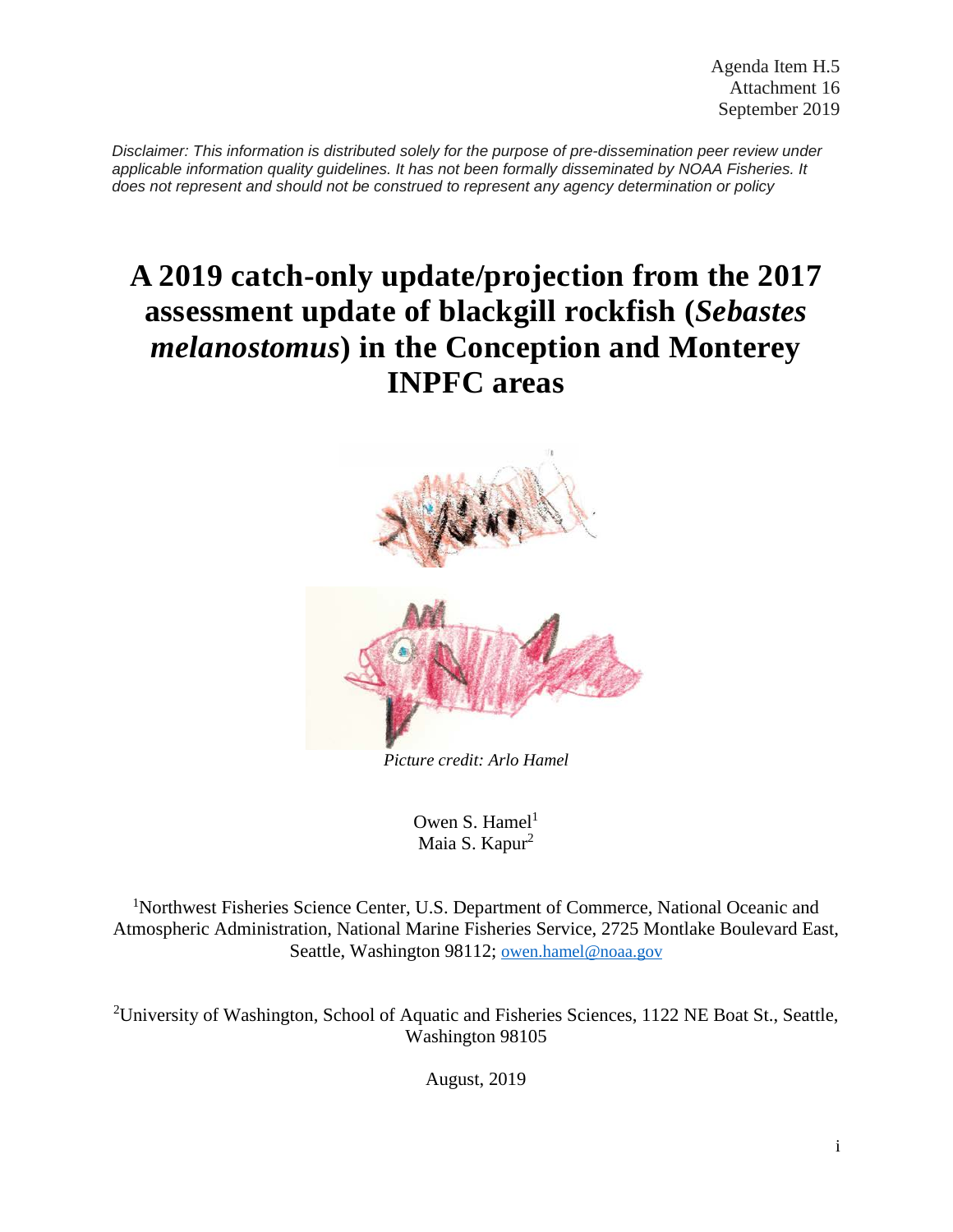# **Executive Summary**

## **Stock**

This catch-only update/projection reports the status of blackgill rockfish (*Sebastes melanostomus*) for the Conception and Monterey INPFC areas, using available data from 1950 through 2016, catch information for 2017 and 2018, and catch projections for 2019 and 2020. The resource is modeled as a single stock. Although the distribution of blackgill rockfish extends north to at least Canadian waters and south into Mexican waters, the species becomes rare north of Cape Mendocino, CA, and data from Mexican waters are unavailable.

## **Catches**

Historical catches of blackgill rockfish were largely made in southern California (south of Point Conception), where the species is the target of both directed and incidental catches from fixed gear (hook and line, and historically, gillnet). In recent years, a greater fraction of the total catch has come from central California waters, in fixed gear (hook and line, pot and trap, historically setnet) and trawl fisheries. Catch estimates from 2010 through 2015 were based on NWFSC total mortality reports and area/gear landings from the California Cooperative Groundfish Survey (CalCOM) database. Catches for 2016 were based on CalCOM catch estimates and averaged discard rates for the 2010-2015 period by fishery. Fleets in this model are identical to the 2011 model, including southern California fixed gear, central California fixed gear, and central California trawl. Recent catches from 2017 and 2018, as well as projected values for 2019 and 2020, were provided by the PFMC GMT.

| Year | South Fixed | Central Fixed | Trawl | Total |
|------|-------------|---------------|-------|-------|
| 2009 | 22.6        | 52.1          | 57.9  | 132.6 |
| 2010 | 37.5        | 57.3          | 57.5  | 152.3 |
| 2011 | 37.0        | 99.2          | 14.1  | 150.3 |
| 2012 | 56.6        | 69.4          | 69.4  | 195.4 |
| 2013 | 7.5         | 26.4          | 38.1  | 72.0  |
| 2014 | 9.9         | 31.1          | 31.8  | 72.8  |
| 2015 | 12.9        | 10.9          | 19.0  | 42.8  |
| 2016 | 12.4        | 17.5          | 8.8   | 38.7  |
| 2017 | 11.9        | 16.2          | 24.5  | 51.6  |
| 2018 | 7.3         | 14.5          | 29.6  | 51.4  |

#### **Table a: Recent catch fixed and trawl gears (mt) used in the catch-only projection.**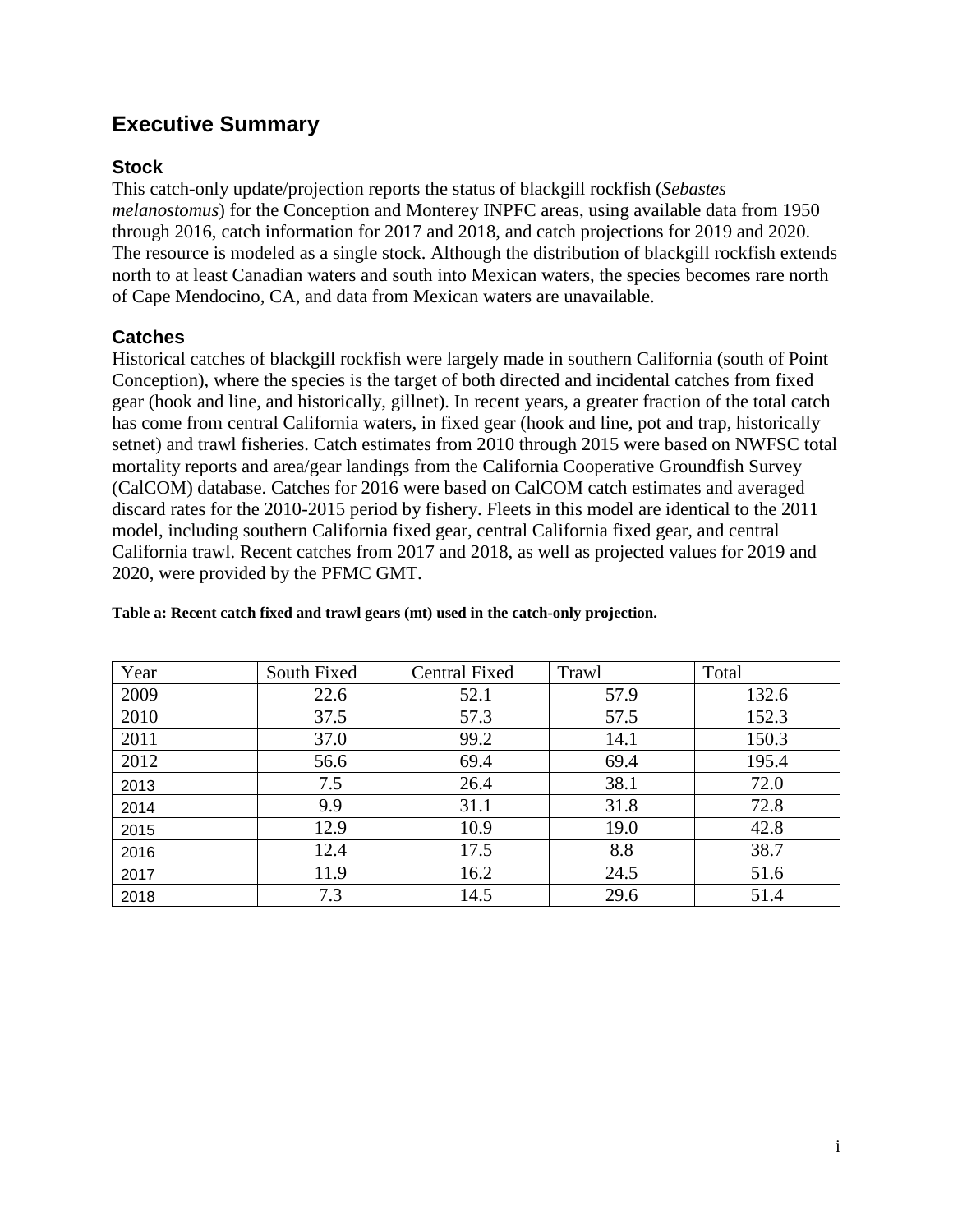

**Figure a: Landings of blackgill rockfish from 1950 to 2018 for the trawl and fixed gear fisheries.**

#### **Data and assessment**

This catch-only update assessment uses the Stock Synthesis 3 (SS3, version 3.24u) integrated length and age structured model, and includes both length frequency and conditional length-atage data from all three commercial fisheries. The basic structure (fleets, estimated parameters) is unchanged from the 2011 model; the only new parameter is from a selectivity time block added to the trawl fishery to account for full retention of blackgill rockfish in that fishery following implementation of the trawl fishery rationalization program. The 2017 updated model did incorporate new life history data (maturity and fecundity) developed and published since the 2011 assessment, and nearly 2000 new age observations from the NWFSC bottom trawl survey to inform growth (estimated internally). The model also included new length composition data from 2010-2016 for all three fisheries (southern fixed gear, central CA fixed gear and central CA trawl), as well extended the NWFSC shelf and slope survey index from 2010 through 2016, including associated length and age data. The 2017 base model and this catch-only update use the updated rockfish steepness prior (Thorson 2016) for rockfish of 0.718. The estimated natural mortality rates of 0.063 (females) and 0.065 (males) are unchanged from the 2011 assessment, and model results are highly sensitive to the assumed values for M. As in the 2011 model and 2017 update, recruitment is assumed to be deterministic.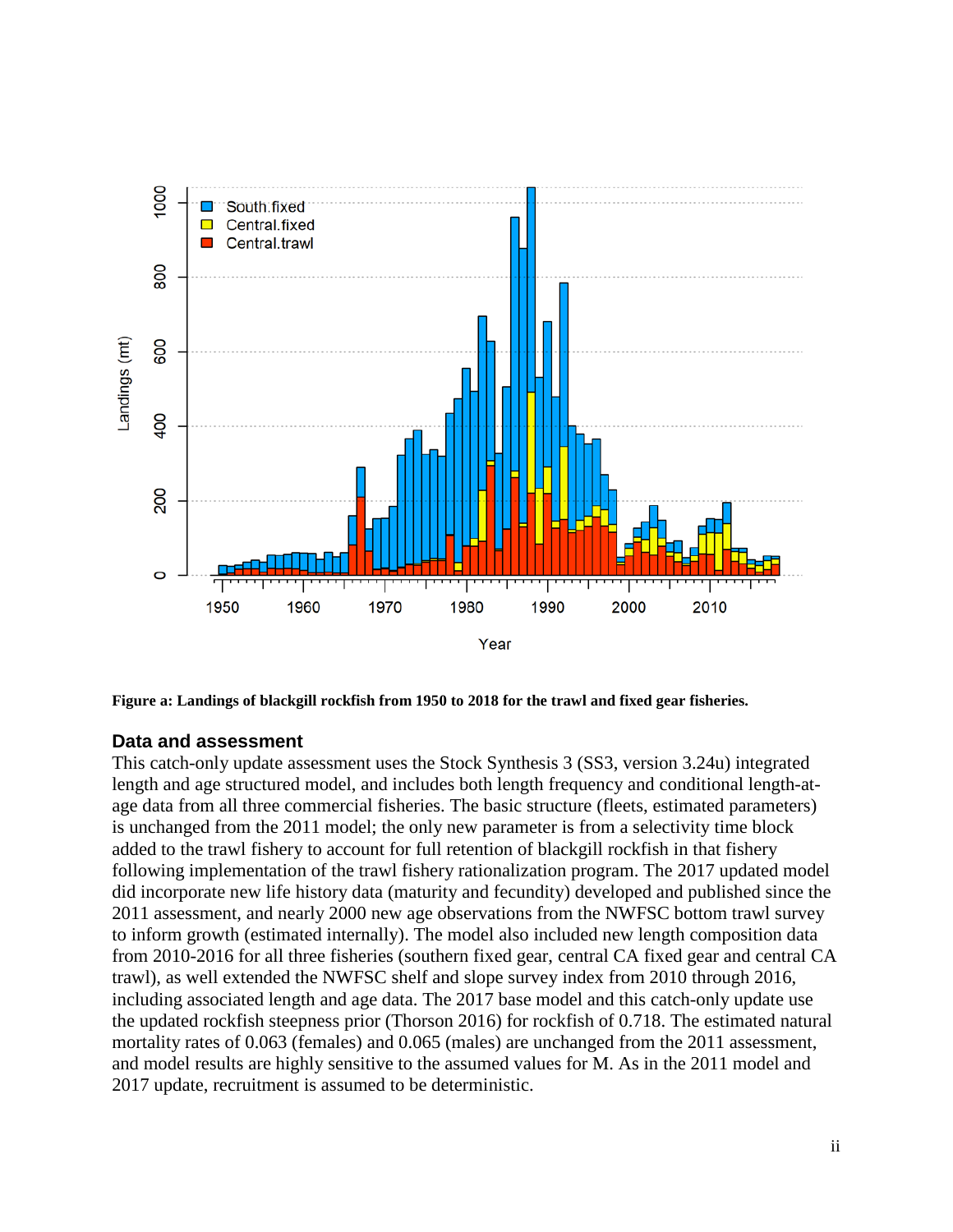#### **Stock biomass**

The assessment uses a size-dependent fecundity relationship, and the model suggests that the spawning output of blackgill rockfish was at high levels in the mid-1970s; began to decline steeply in the late 1970s through the 1980s (consistent with the rapid development and growth of the targeted fishery); and reached a low point of approximately 20% of the unfished level in the mid-1990s. Since that time, catches have declined sharply and spawning output has increased, such that the current estimated larval production is now above the target level of 40% of the unfished larval output.



#### Spawning output with forecast with ~95% asymptotic intervals

**Figure b: Estimated female spawning biomass time-series from the base model (solid line) with an approximate asymptotic 95% confidence interval (dashed lines). Filled in point is at 2019.**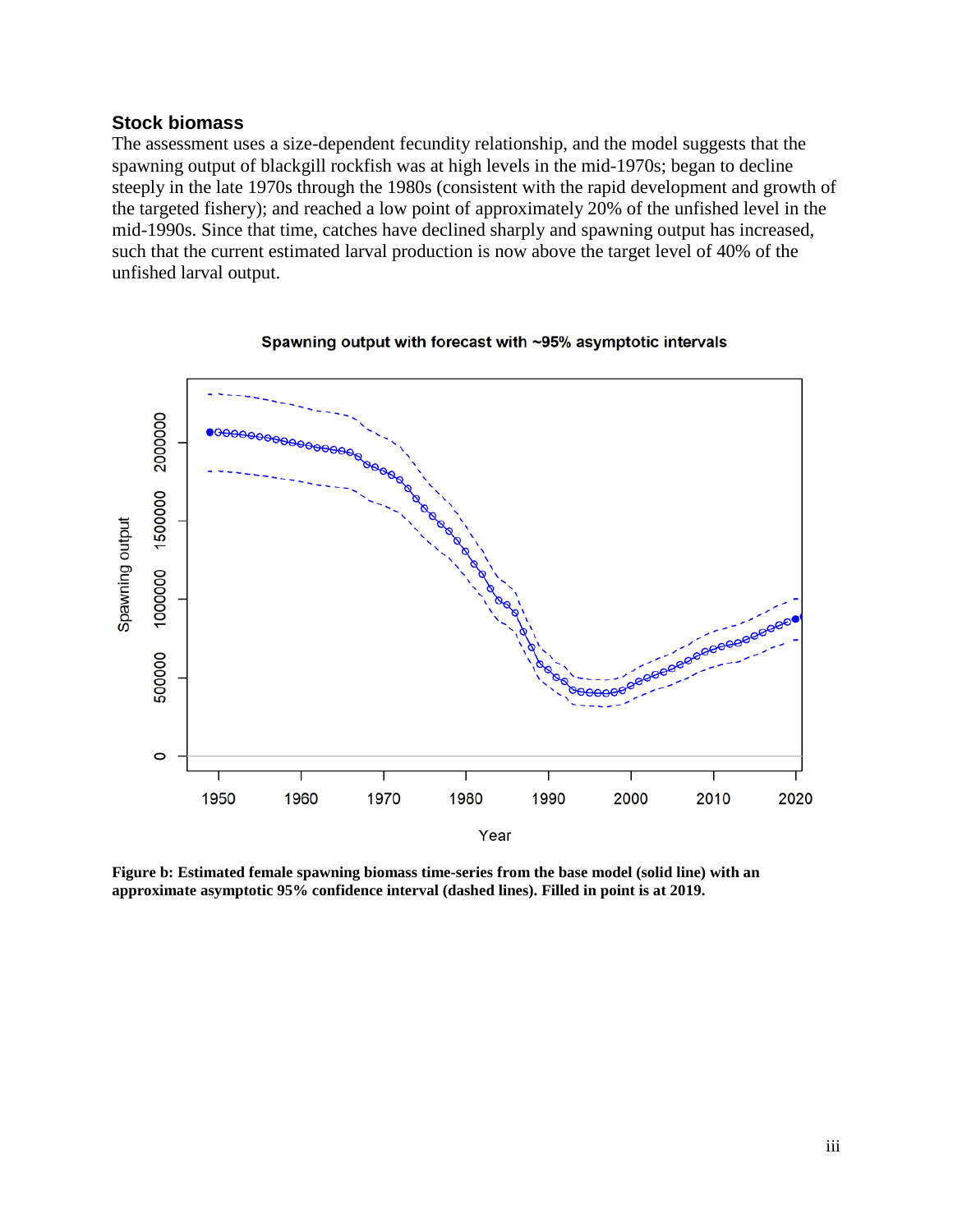|      | Spawning | $-95%$            |           | $-95%$        |
|------|----------|-------------------|-----------|---------------|
|      | Output   | confidence        | Estimated | confidence    |
| Year |          | interval          | depletion | interval      |
| 2010 | 681,851  | 570,210-793,492   | 33.0      | $28.2 - 37.9$ |
| 2011 | 697,066  | 583,719-810,413   | 33.8      | $28.9 - 38.7$ |
| 2012 | 711,385  | 596,349-826,421   | 34.5      | $29.5 - 39.4$ |
| 2013 | 719,854  | 603,339-836,369   | 34.9      | $29.9 - 39.8$ |
| 2014 | 742,127  | 623,522-860,732   | 36.0      | $31.0 - 41.0$ |
| 2015 | 763,487  | 642,837-884,137   | 37.0      | $32.0 - 42.0$ |
| 2016 | 788,106  | 665,287-910,925   | 38.2      | $33.1 - 43.3$ |
| 2017 | 812,499  | 687,540-937,458   | 39.4      | $34.3 - 44.5$ |
| 2018 | 834,403  | 707,403-961,393   | 40.4      | $35.3 - 45.6$ |
| 2019 | 855,984  | 726,996 - 984,972 | 41.5      | $36.3 - 46.7$ |

**Table b: Recent trend in estimated female spawning output and relative depletion of the spawning output.**

### **Recruitment**

In the assessment, the Beverton-Holt model was used to describe the stock-recruitment relationship. The log of the unexploited recruitment level was treated as an estimated parameter; recruits were taken deterministically from the stock-recruit curve. Recruitment deviations were not estimated, as the lack of obvious cohorts in either age or length data and the high degree of ageing uncertainty make plausible estimates unlikely. The estimated recruitment is projected to be at relatively high levels due to the fixed value of steepness.

| Table c: Recent estimated trend in rougheye rockfish recruitment with approximate 95% confidence |
|--------------------------------------------------------------------------------------------------|
| intervals determined from the base model.                                                        |

|      | Estimated   | $-95%$          |
|------|-------------|-----------------|
|      | recruitment | confidence      |
| Year | (1,000's)   | interval        |
| 2010 | 2,138       | 1,942-2,354     |
| 2011 | 2,150       | 1,955-2,365     |
| 2012 | 2,161       | 1,966-2,374     |
| 2013 | 2,167       | 1,972-2,380     |
| 2014 | 2,182       | 1,989-2,394     |
| 2015 | 2,196       | 2,004-2,407     |
| 2016 | 2,212       | $2,021 - 2,421$ |
| 2017 | 2,227       | 879-5,640       |
| 2018 | 2,240       | 36-4,444        |
| 2019 | 2,252       | 36-4,467        |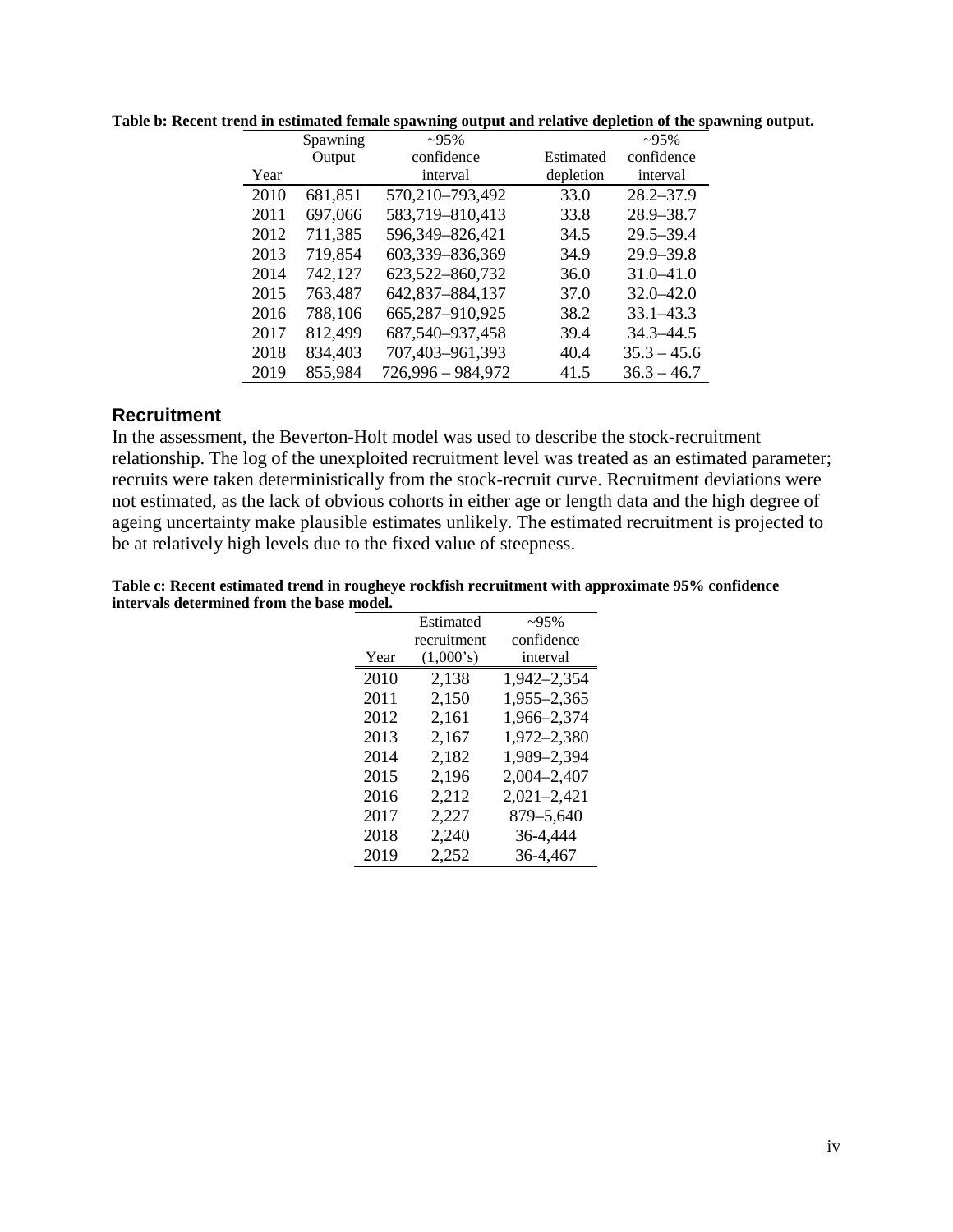

**Figure c: Time-series of estimated recruitments for the base case model. There are no recruitment deviations estimated in the blackgill rockfish assessment, thus recruits are directly from the Spawner-Recruit curve.** 

#### **Exploitation status**

The base model estimates that the spawning potential ratio (SPR) was below the current target (of 50% of the unfished level) from the late 1970s through the 1990s, and in several years of the 2000s. However, average SPR rates have been near or above target levels since the very late 1990s, corresponding to an apparent increase in stock abundance. Over the past four years, SPR rates have ranged between 0.78 and 0.83, corresponding to less than half of the overfishing limit SPR  $(0.50)$ . The exploitation rates reported here reflect catch divided by the summary (age 1+) biomass.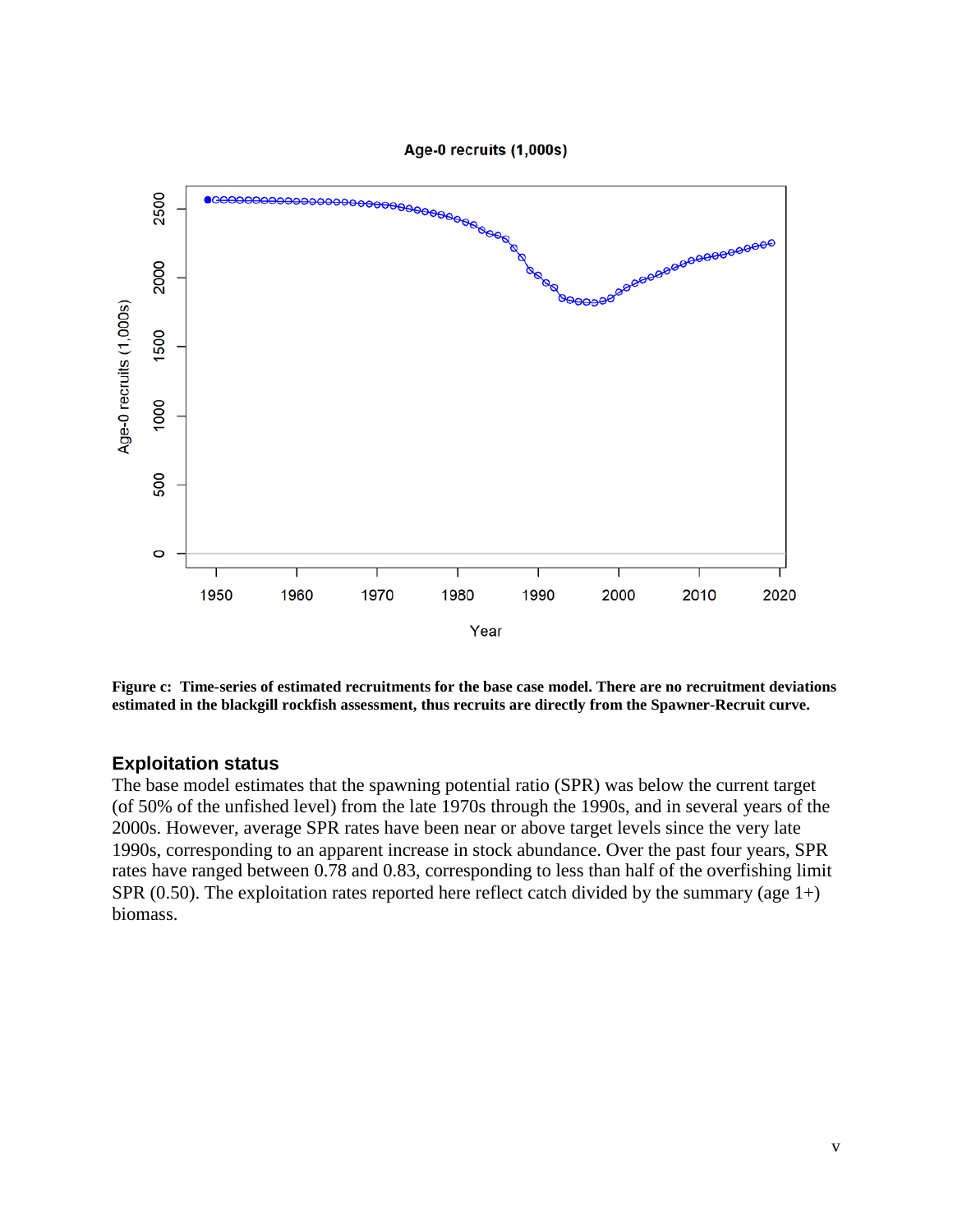

**Figure d. Estimated relative depletion with approximate 95% asymptotic confidence intervals (dashed lines) for the base case assessment model.**

| Table d. Recent trend in spawning potential ratio (entered as 1-SPR) and summary exploitation rate. |  |  |  |  |  |  |
|-----------------------------------------------------------------------------------------------------|--|--|--|--|--|--|
|-----------------------------------------------------------------------------------------------------|--|--|--|--|--|--|

| Year | Estimated<br>$(1-SPR)/(1-$<br>$SPR_{50\%}$ (%) | $\approx 95\%$ confidence<br>interval | Harvest rate | $-95%$<br>confidence<br>interval |
|------|------------------------------------------------|---------------------------------------|--------------|----------------------------------|
| 2009 | 93.81                                          | 83.14–104.47                          | 0.657        | $0.540 - 0.774$                  |
| 2010 | 100.36                                         | 89.73-110.98                          | 0.806        | $0.663 - 0.949$                  |
| 2011 | 99.31                                          | 88.58-110.05                          | 0.796        | $0.652 - 0.940$                  |
| 2012 | 113.59                                         | 103.19–123.99                         | 1.359        | $1.103 - 1.615$                  |
| 2013 | 59.85                                          | 51.74-67.95                           | 0.478        | $0.383 - 0.574$                  |
| 2014 | 59.63                                          | 51.53–67.73                           | 0.454        | $0.367 - 0.541$                  |
| 2015 | 37.98                                          | 32.46–43.51                           | 0.309        | $0.249 - 0.368$                  |
| 2016 | 34.62                                          | 29.37-39.88                           | 0.235        | $0.192 - 0.277$                  |
| 2017 | 44.11                                          | 37.76-50.46                           | 0.305        | $0.250 - 0.359$                  |
| 2018 | 42.39                                          | 36.44-48.33                           | 0.337        | $0.270 - 0.404$                  |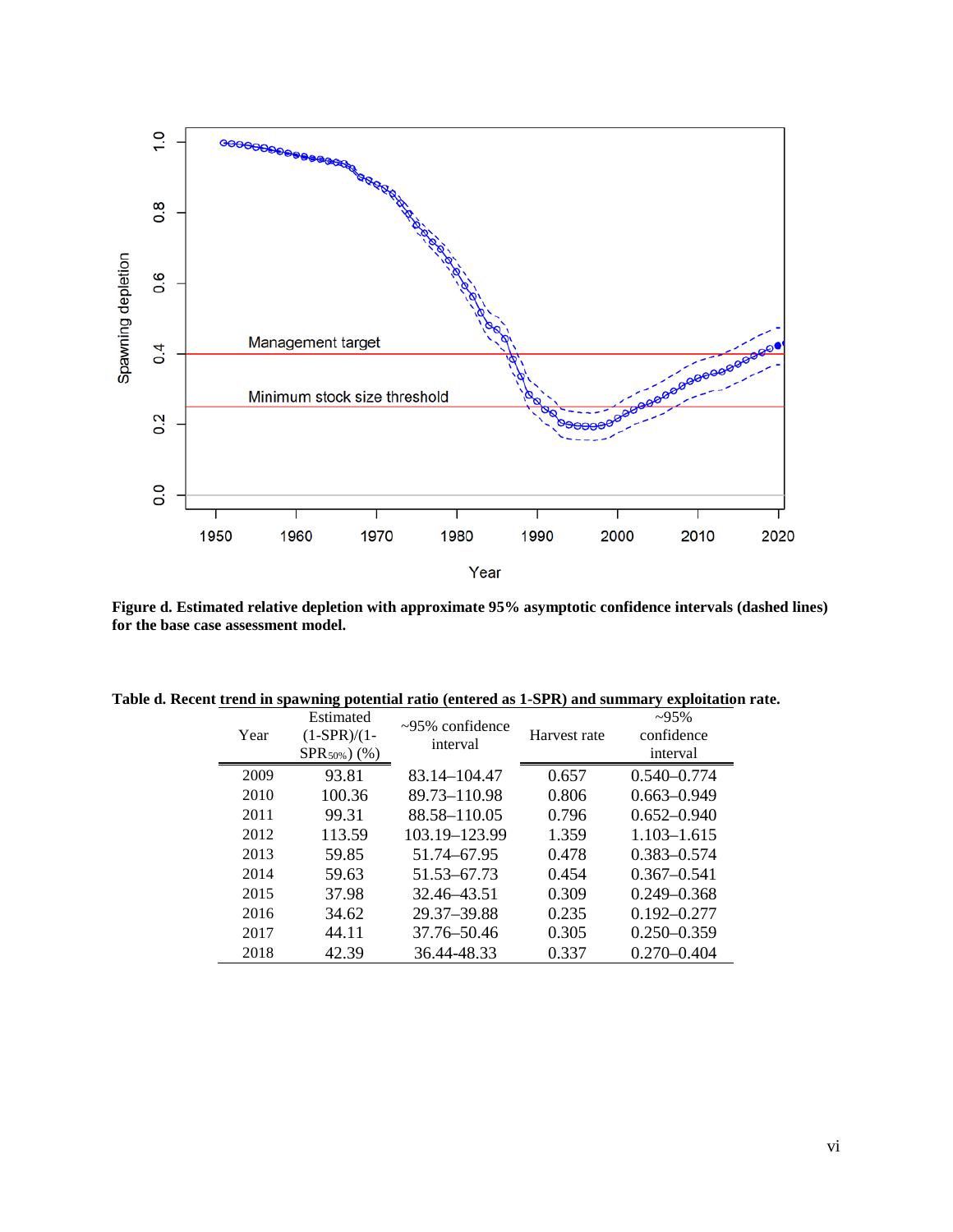

**Figure e. Time-series of estimated relative harvest rate (1-SPR)/(1-SPR50%) for the base case model (round points) with approximate 95% asymptotic confidence intervals. The red line is the harvest rate at the overfishing proxy using SPR50%. The last year shown is 2018.** 

#### **Ecosystem considerations**

Blackgill rockfish are among the most deeply distributed of all of the California Current *Sebastes*, living at the edge of the low oxygen (hypoxic) conditions that characterize the slope waters of the California Current. As a shoaling (expansion into shallower waters) of this low oxygen habitat has already been observed in the California Current, and is predicted to be a likely or plausible response to future climate change, this species could be vulnerable to climate induced changes in distribution and productivity in the future. Key predators for this stock include sablefish and shortspine thornyheads, which have themselves undergone shifts in abundance in response to fishing, potentially altering predation mortality. However, neither of these ecosystem considerations are explicitly accounted for in this stock assessment.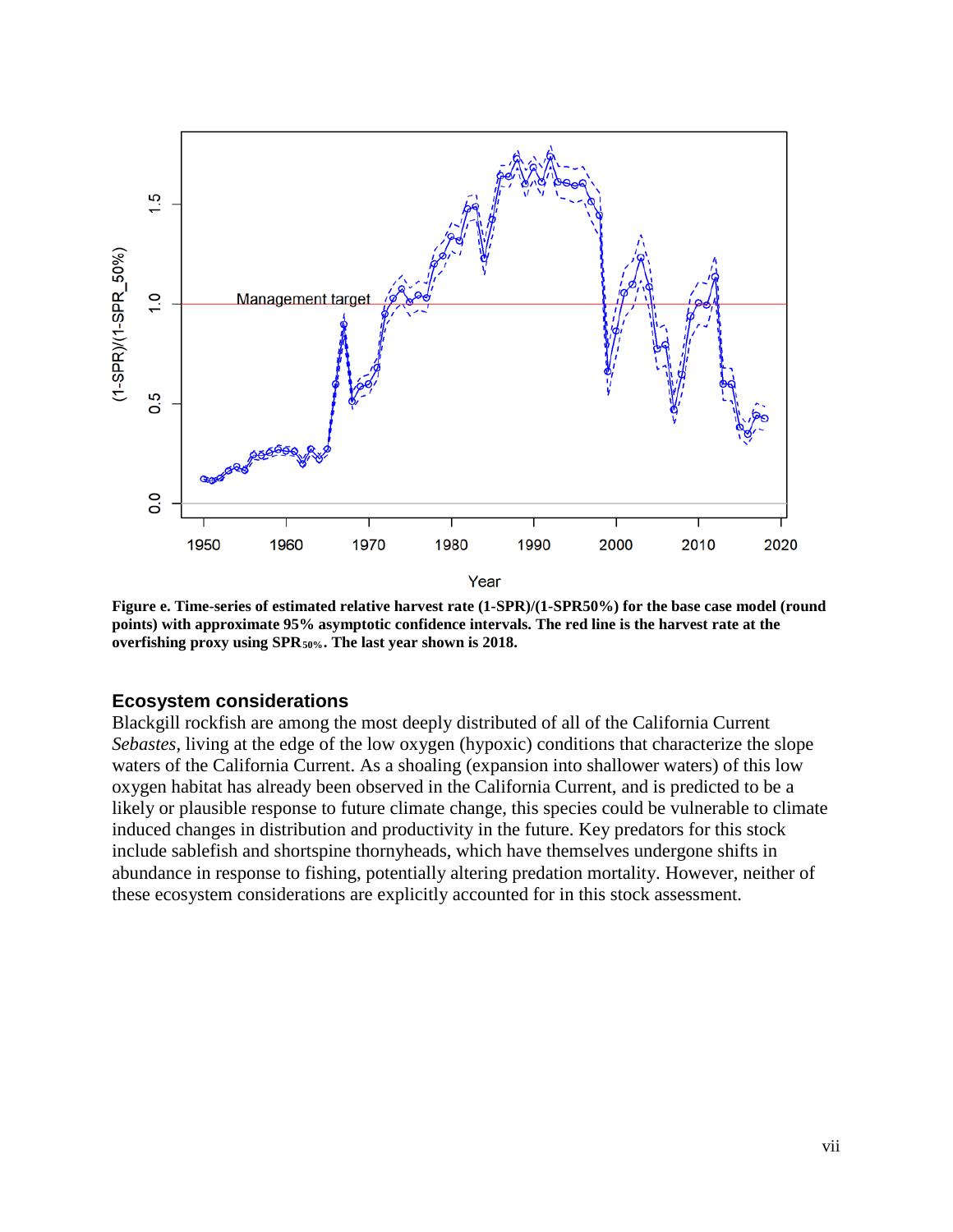

**Figure f. Phase plot of estimated relative (1-SPR) vs. relative spawning biomass for the base case model. The relative (1-SPR) is (1-SPR) divided by 0.5 (one minus the SPR target). Relative depletion is the annual spawning biomass divided by the spawning biomass corresponding to 40% of the unfished spawning biomass. The red point indicates the year 2018.**

#### **Reference points**

The unfished larval production was estimated to be 2.064 trillion larvae, corresponding to a total (summary, age 1+) biomass of 14,187 tons (within a model estimated range of 13,313 to 15,061 tons). The overfishing limit is 25% of the unfished spawning output, and the estimated spawning output is well above that level at the current time. The target stock size of 40% of the unfished level is associated with a summary biomass of 8037 tons and a yield of 188 tons (relative to 192 in the 2011 assessment, and considerably greater than recent catches). It should be emphasized that this biomass estimate is inclusive of immature fish and mature fish too small to be vulnerable to current fisheries. Estimated maximum yields vary relatively modestly (across a range of 31 tons) over the SSB40%.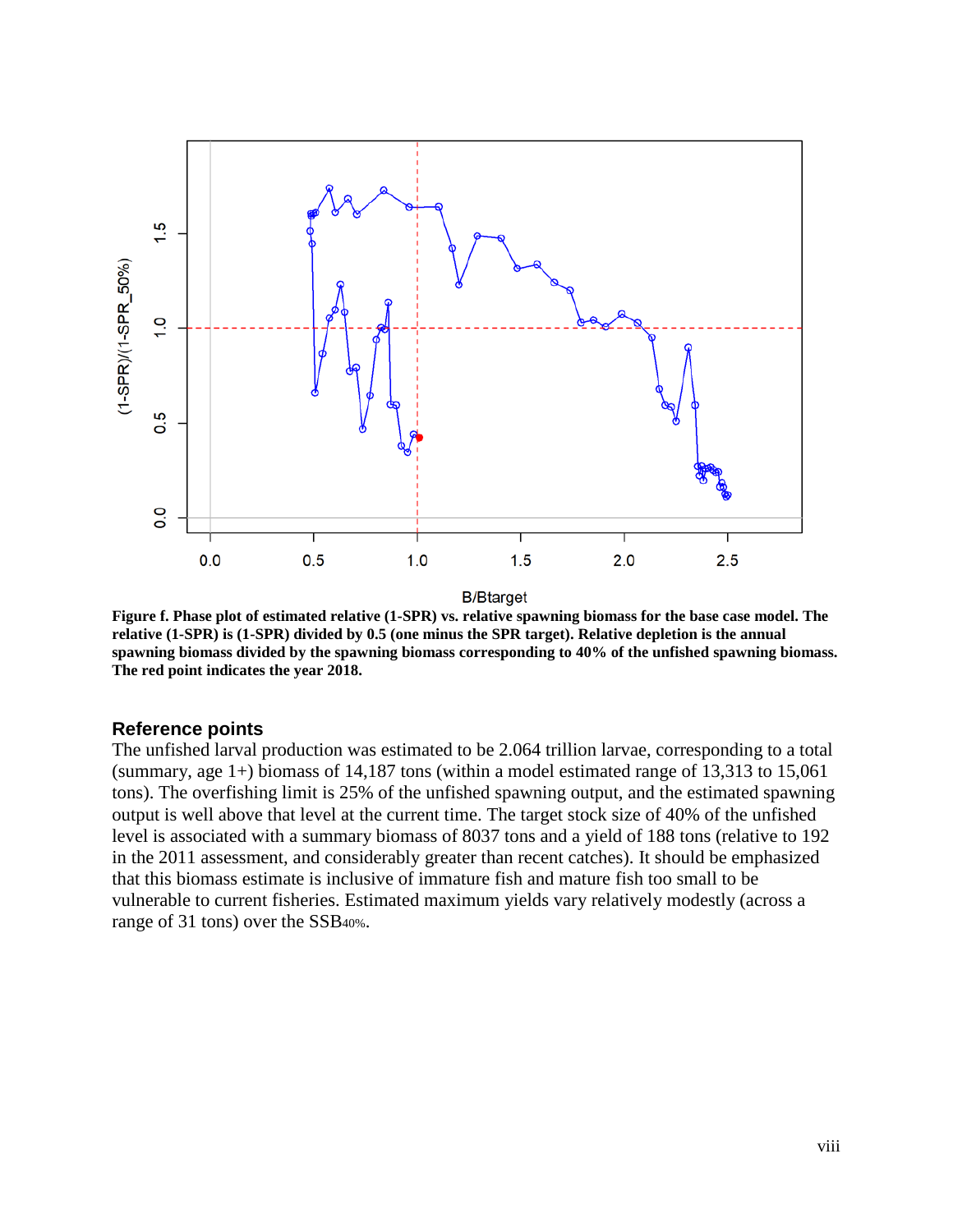| Quantity                                                  | <b>Estimate</b> | $\sim$ 95% Confidence<br><b>Interval</b> |
|-----------------------------------------------------------|-----------------|------------------------------------------|
| Unfished spawning output (M larvae)                       | 2,063,690       | 1,816,062-2,311,318                      |
| Unfished age $1+$ biomass (mt)                            |                 | 14,187 13,331-15,044                     |
| Unfished recruitment (R0, thousands)                      | 855,984         | 726,998–984,970                          |
| Spawning output (2019)                                    | 2,564           | 2,398-2,730                              |
| Depletion (2019)                                          |                 | 41.48 36.30 - 46.65                      |
| Reference points based on SB40%                           |                 |                                          |
| Proxy spawning output (SB <sub>40%</sub> )                | 825,476         | 726,425–924,527                          |
| SPR resulting in $SB$ <sub>40%</sub>                      | 45.9%           | $0.459 - 0.459$                          |
| Exploitation rate resulting in $SB$ <sub>40%</sub>        | 1.3%            | $0.011 - 0.015$                          |
| Yield with SPR based on $SB_{40\%}$ (mt)                  | 189             | 174–204                                  |
| Reference points based on SPR proxy for MSY               |                 |                                          |
| Spawning output                                           | 919,497         | 809, 164 - 1, 029, 830                   |
| $SPR_{\text{proxy}}$                                      | 50%             | <b>NA</b>                                |
| Exploitation rate corresponding to $SPR_{\text{prox}}$    | 1.1%            | $0.009 - 0.013$                          |
| Yield with $SPR_{\text{proxy}}$ at $SB_{\text{SPR}}$ (mt) | 179             | $164 - 193$                              |
| Reference points based on estimated MSY                   |                 |                                          |
| values                                                    |                 |                                          |
| Spawning output at $MSY(SB_{MSY})$                        | 493,443         | 434,347–552,539                          |
| $SPR_{MSY}$                                               | 31.4%           | $0.309 - 0.319$                          |
| Exploitation rate corresponding to $SPR_{MSY}$            | 2.2%            | $0.019 - 0.026$                          |
| $MSY$ (mt)                                                | 209             | $192 - 226$                              |

**Table e. Summary of reference points and management quantities for the base case model.**

## **Management performance**

Estimated total catches have been well below ACL and OFL levels for the past decade, typically less than 50% of the adopted levels.

#### **Unresolved problems and major uncertainties**

This assessment is not as data rich as an age structured model would ideally be. Catch data are generally reliable for most of the time period, although there is significant uncertainty in catch data prior to the late 1970s and early 1980s as species composition data are unavailable and the fishery was undergoing a spatial expansion into deeper and more offshore waters. Ageing is very difficult for this species, which appears to have highly variable size at age, as well as apparent regional differences in growth rates and potentially other life history traits. There is some suggestion in the diagnostics of differences in age estimates between fish aged for the 2011 assessment and those aged for this update. The growing time series for the NWFSC bottom trawl survey is increasingly important to assess population trends, however the lack of survey effort in the Cowcod Conservation Areas (CCAs) presents current and future challenges to interpretation of both fishery and survey data. Recruitment is not estimated in the current model, although survey data for recent years suggest possible recent pulses in recruitment.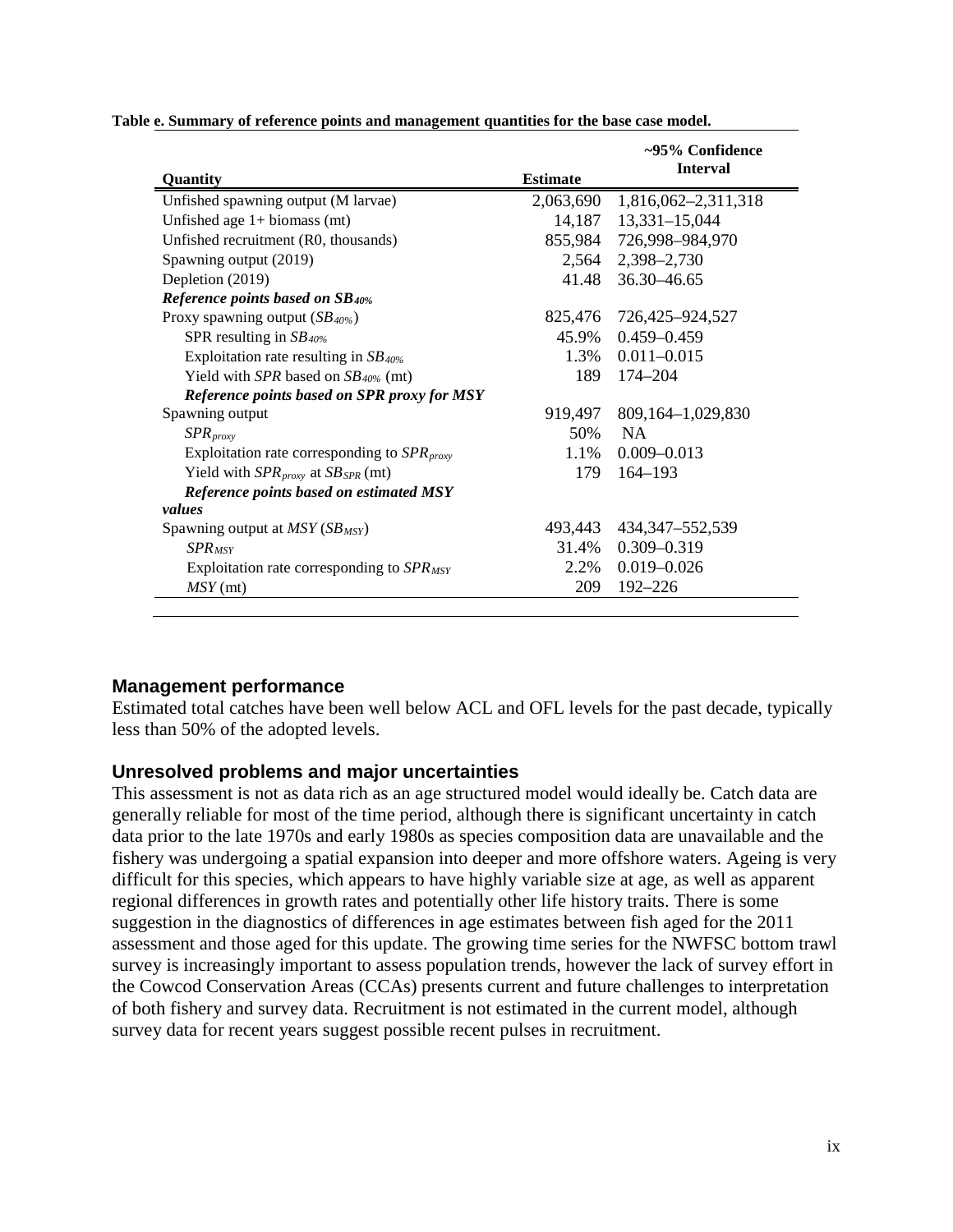#### **Decision table**

The base model was projected forward 12 years, with catches in the first two years (2019-2020) based on advice from the Groundfish Management Team, and subsequent harvests based on either status quo projected harvests, the base model ABC removal projections, or values similar to those used in the 2017 update assessment for the high catch stream. No 40:10 adjustment is applied given that the stock is projected to be above 40% of the unfished larval production in 2019. As in the 2011 and 2017 update assessments, the natural mortality rate is considered to be the greatest source of uncertainty for this stock, and scenarios designed to bracket uncertainty (alternative states of nature) were based on the standard deviations from a prior on natural mortality (M) used in the 2011 assessment. The base model values for the natural mortality rate are 0.063 and 0.065 for females and males, respectively. The low M values used in the decision table are 0.046 and 0.048 for females and males, respectively, while the high M values are 0.086 and 0.089.

**Table f. Projection of potential OFL, landings, and catch, summary biomass (age-10 and older), spawning biomass, and depletion for the base case model projected with total catch 2019 and 2020 (***in italics***) based on the GMT spreadsheet and recent discard rates, and equal to the predicted ABC afterwards. The predicted OFL is the calculated total catch determined by** *FSPR=50%***.**

| Year | Predicted<br>OFL<br>(mt) | ABC/<br>Catch<br>(mt) | Spawning<br>output | Depletion<br>$(\%)$ |
|------|--------------------------|-----------------------|--------------------|---------------------|
| 2019 |                          | 81                    | 855,984            | 41.5%               |
| 2020 |                          | 92                    | 872,841            | 42.3%               |
| 2021 | 206                      | 177                   | 887,648            | 43.0%               |
| 2022 | 205                      | 174                   | 890,815            | 43.2%               |
| 2023 | 205                      | 172                   | 893,398            | 43.3%               |
| 2024 | 204                      | 170                   | 895,499            | 43.4%               |
| 2025 | 203                      | 168                   | 897,208            | 43.5%               |
| 2026 | 203                      | 166                   | 898,584            | 43.6%               |
| 2027 | 202                      | 164                   | 899,725            | 43.6%               |
| 2028 | 202                      | 162                   | 900,699            | 43.6%               |
| 2029 | 201                      | 160                   | 901,536            | 43.7%               |
| 2030 | 201                      | 158                   | 902,316            | 43.8%               |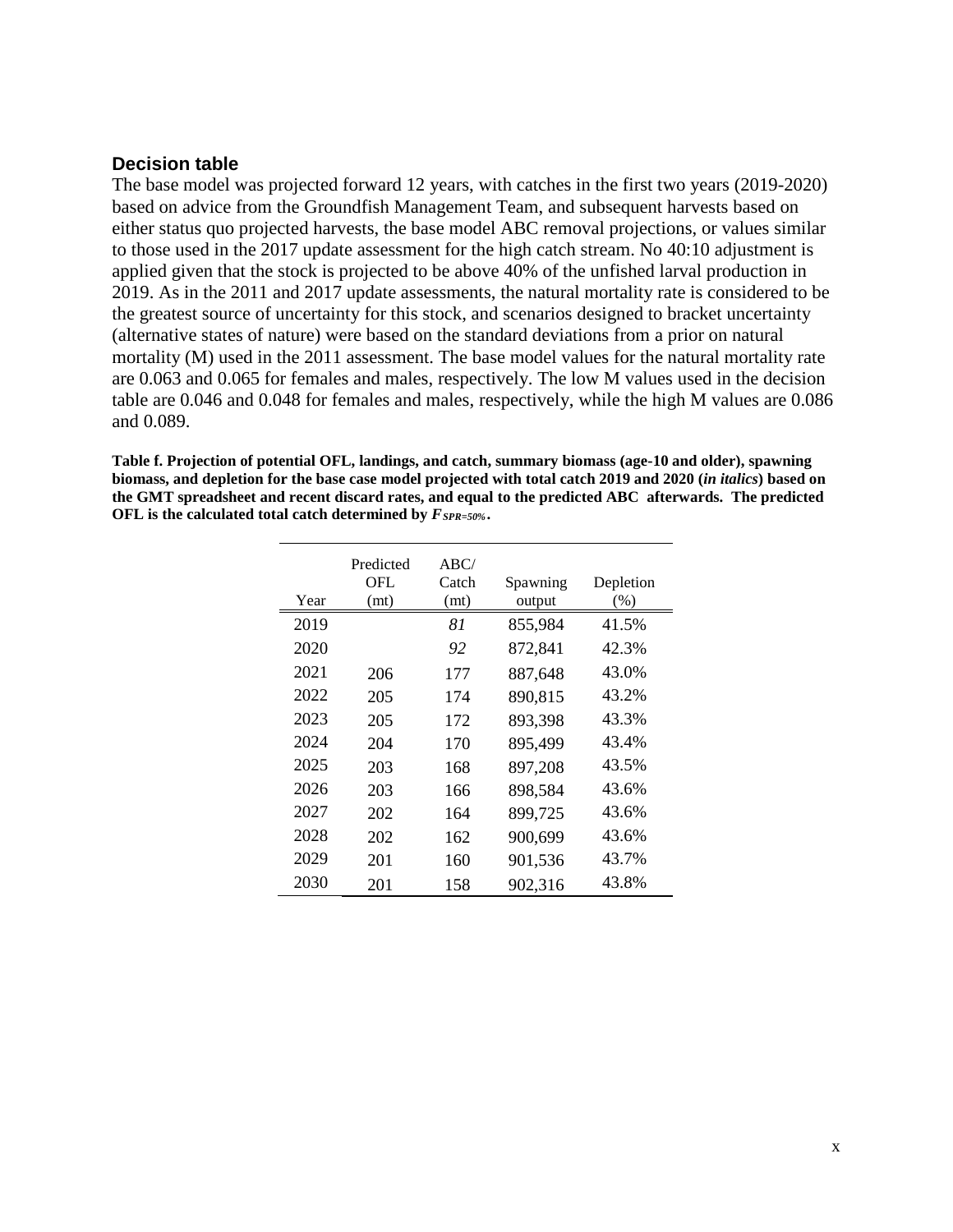|                                                 |      |               |                            | Low       | Base case                       |      | High                   |           |
|-------------------------------------------------|------|---------------|----------------------------|-----------|---------------------------------|------|------------------------|-----------|
|                                                 |      |               | $M=0.046(F)$ ,<br>0.048(M) |           | $M = 0.063(F), 0.065(M)$        |      | $M=0.086(F), 0.089(M)$ |           |
| <b>Relative probability of</b><br>$ln(SB_2013)$ |      |               | 0.25                       | 0.5       |                                 | 0.25 |                        |           |
| <b>Management</b><br>decision                   | Year | Catch<br>(mt) | Spawning<br>output         | Depletion | Spawning<br>Depletion<br>output |      | Spawning<br>output     | Depletion |
|                                                 | 2021 | 86            | 678,426                    | 0.3       | 887,648                         | 0.43 | 1,133,030              | 0.59      |
|                                                 | 2022 | 86            | 691,370                    | 0.31      | 902,922                         | 0.44 | 1,147,600              | 0.6       |
|                                                 | 2023 | 86            | 703,766                    | 0.32      | 917,558                         | 0.44 | 1,161,450              | 0.61      |
| Continue                                        | 2024 | 86            | 715,655                    | 0.32      | 931,602                         | 0.45 | 1,174,630              | 0.61      |
| constant<br>projections                         | 2025 | 86            | 727,077                    | 0.33      | 945,098                         | 0.46 | 1,187,190              | 0.62      |
| from 2019                                       | 2026 | 86            | 738,070                    | 0.33      | 958,086                         | 0.46 | 1,199,160              | 0.62      |
| and 2020                                        | 2027 | 86            | 748,673                    | 0.34      | 970,601                         | 0.47 | 1,210,600              | 0.63      |
|                                                 | 2028 | 86            | 758,917                    | 0.34      | 982,673                         | 0.48 | 1,221,520              | 0.64      |
|                                                 | 2029 | 86            | 768,837                    | 0.34      | 994,333                         | 0.48 | 1,231,960              | 0.64      |
|                                                 | 2030 | 86            | 778,456                    | 0.35      | 1,005,600                       | 0.49 | 1,241,940              | 0.65      |
|                                                 | 2021 | 177           | 678,426                    | 0.3       | 887,648                         | 0.43 | 1,133,020              | 0.59      |
|                                                 | 2022 | 174           | 678,926                    | 0.3       | 890,815                         | 0.43 | 1,136,270              | 0.59      |
|                                                 | 2023 | 172           | 678,805                    | 0.3       | 893,398                         | 0.43 | 1,139,020              | 0.59      |
|                                                 | 2024 | 170           | 678,166                    | 0.3       | 895,499                         | 0.43 | 1,141,370              | 0.59      |
| <b>ABC</b>                                      | 2025 | 168           | 677,095                    | 0.3       | 897,208                         | 0.43 | 1,143,420              | 0.6       |
|                                                 | 2026 | 166           | 675,654                    | 0.3       | 898,584                         | 0.44 | 1,145,200              | 0.6       |
|                                                 | 2027 | 164           | 673,950                    | 0.3       | 899,725                         | 0.44 | 1,146,810              | 0.6       |
|                                                 | 2028 | 162           | 672,057                    | 0.3       | 900,699                         | 0.44 | 1,148,310              | 0.6       |
|                                                 | 2029 | 160           | 670,012                    | 0.3       | 901,536                         | 0.44 | 1,149,720              | 0.6       |
|                                                 | 2030 | 158           | 667,904                    | 0.3       | 902,316                         | 0.44 | 1,151,120              | 0.6       |
|                                                 | 2021 | 265           | 678,426                    | 0.3       | 887,648                         | 0.43 | 1,133,020              | 0.59      |
|                                                 | 2022 | 265           | 666,798                    | 0.3       | 879,014                         | 0.43 | 1,125,230              | 0.59      |
|                                                 | 2023 | 265           | 653,868                    | 0.29      | 869,254                         | 0.42 | 1,116,600              | 0.58      |
|                                                 | 2024 | 265           | 639,787                    | 0.29      | 858,520                         | 0.42 | 1,107,300              | 0.58      |
| Near average<br>catch from                      | 2025 | 265           | 624,709                    | 0.28      | 846,965                         | 0.41 | 1,097,460              | 0.57      |
| 2013 high                                       | 2026 | 265           | 608,784                    | 0.27      | 834,735                         | 0.4  | 1,087,210              | 0.57      |
| catch stream.                                   | 2027 | 265           | 592,155                    | 0.27      | 821,962                         | 0.4  | 1,076,690              | 0.56      |
|                                                 | 2028 | 265           | 574,967                    | 0.26      | 808,778                         | 0.39 | 1,065,990              | 0.56      |
|                                                 | 2029 | 265           | 557,351                    | 0.25      | 795,299                         | 0.39 | 1,055,220              | 0.55      |
|                                                 | 2030 | 265           | 539,436                    | 0.24      | 781,639                         | 0.38 | 1,044,470              | 0.54      |

**Table g. Summary table of 10-year projections beginning in 2021 for alternate states of nature based on the axis of uncertainty. Columns range over low, mid, and high state of nature, and rows range over different assumptions of total catch levels (discards + retained).**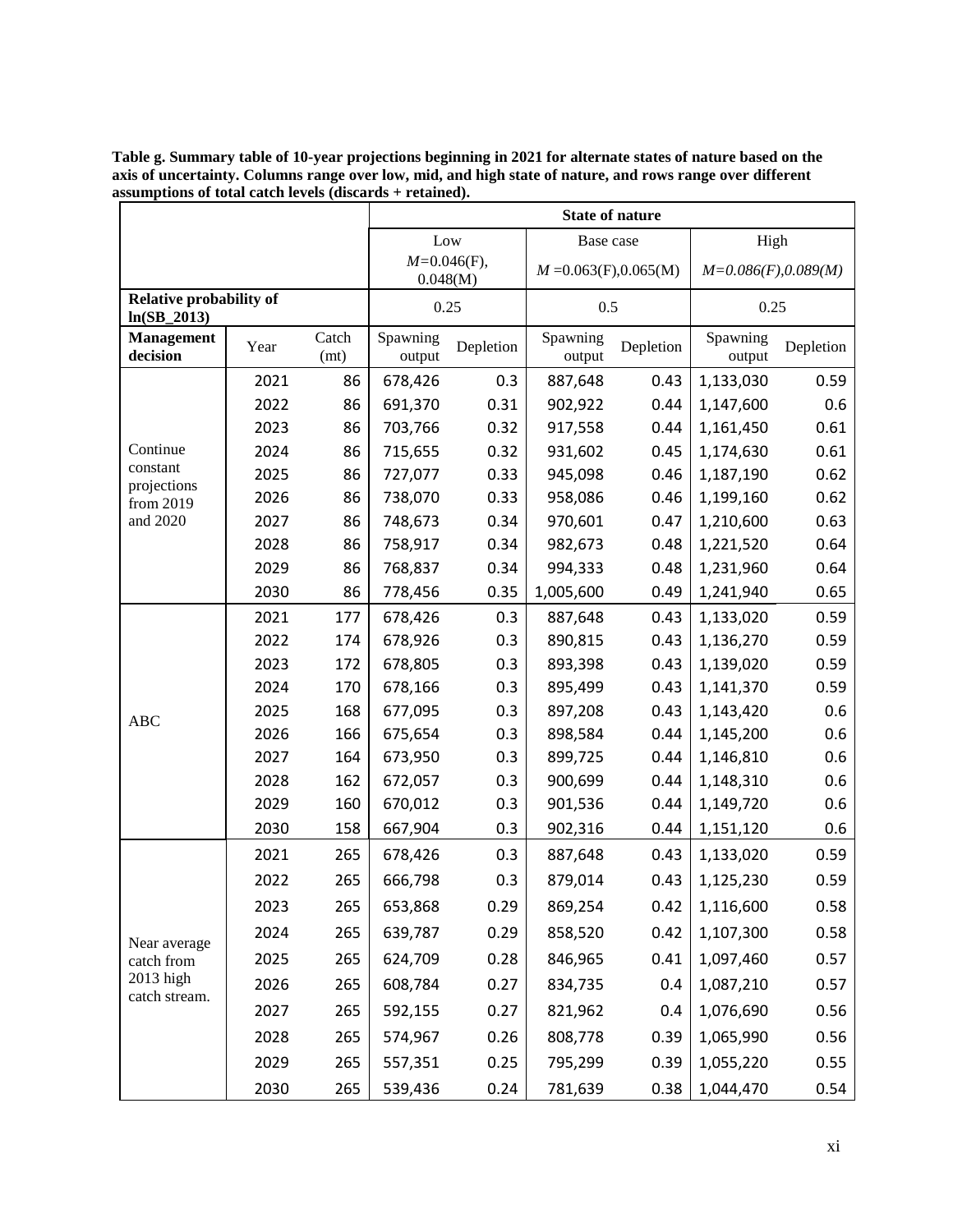### **Research and data needs**

Age estimates are highly uncertain, and this species has proven very difficult to age. There is some indication of aging bias between ages developed for the 2011 assessment and for this update, despite the fact that they were aged by the same reader, using the same criteria. Conducting cross reads with other laboratories, as well as additional age validation, are important factors for future efforts.

Histology studies have shown that this species is slow to mature and often undergoes abortive maturation, particularly at younger ages (smaller sizes), complicating maturity estimates. There also appear to be latitudinal clines in growth, maturity and potentially other life history parameters that are not accounted for in the model.

Despite considerable investment in catch reconstruction efforts, historical catches remain uncertain for this stock due to the lack of historical species composition data and spatial patterns of fishery development in California waters. Efforts to analyze spatially explicit historical catch data have indicated that fisheries for this and other rockfish species tended to fish deeper waters, further offshore, in more inclement weather over time, suggesting that historical catches of this deeply distributed species that are derived from species compositions from later in the time series may be overestimated.

A large fraction of blackgill rockfish habitat is currently closed to both fishing and survey effort in the Cowcod Conservation Areas (CCAs), complicating efforts to interpret both catch and survey data. Alternative means of exploring relative or absolute abundance in this region is a key research priority.

Greater investigation into the likely or plausible consequences of a shoaling of the oxygen minimum zone (OMZ) on blackgill rockfish habitat will aid in evaluating threats to this species that may be posed by global climate change.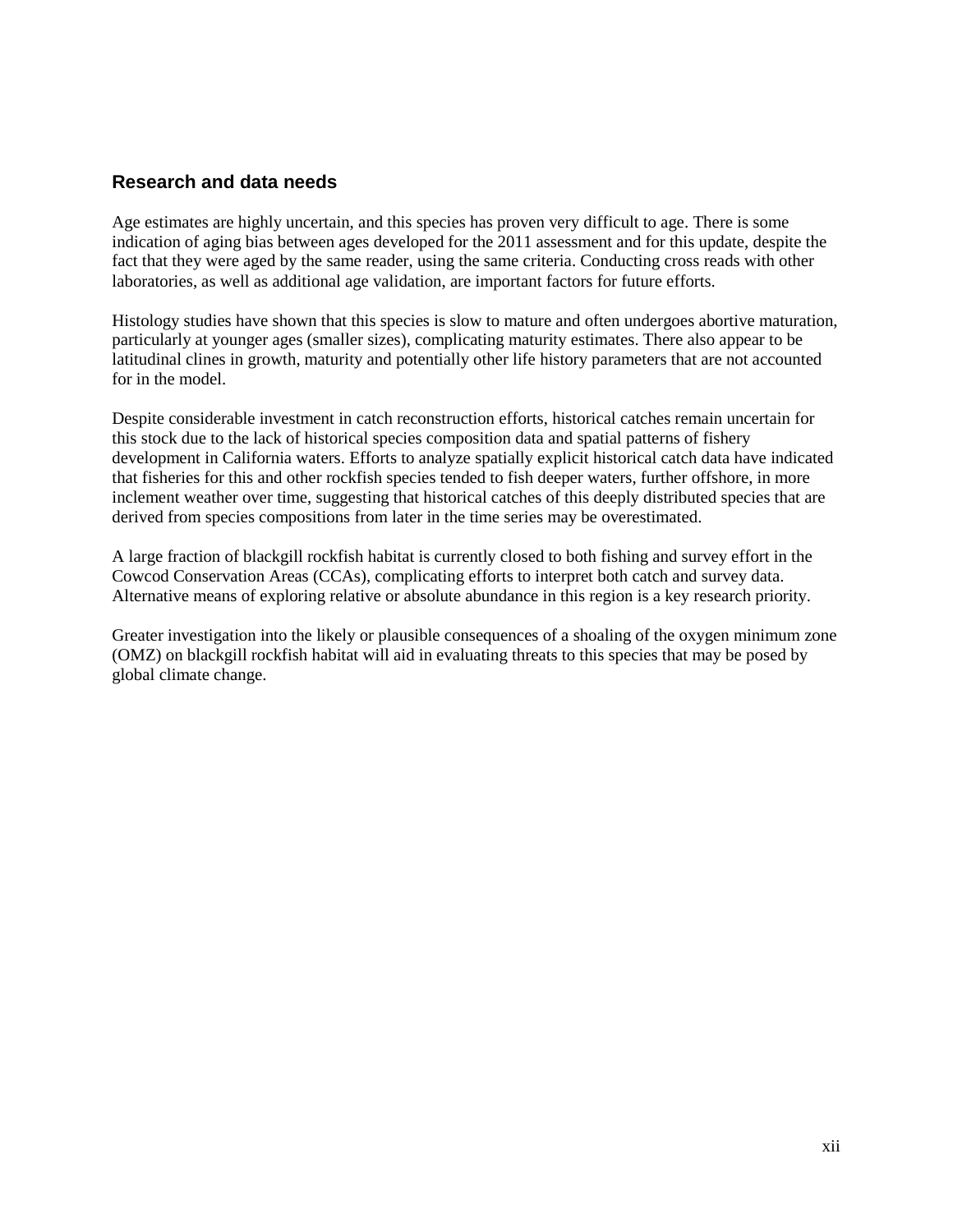|                                                  | 2009                | 2010                | 2011                | 2012                | 2013                | 2014                | 2015                | 2016                  | 2017                | 2018                  | 2019                |
|--------------------------------------------------|---------------------|---------------------|---------------------|---------------------|---------------------|---------------------|---------------------|-----------------------|---------------------|-----------------------|---------------------|
| <b>Estimated Total</b><br>catch (mt)             | 132.6               | 152.3               | 150.3               | 195.4               | 72                  | 72.8                | 42.8                | 38.7                  | 51.6                | 51.4                  | NA                  |
| OFL (mt)                                         | 292                 | 282                 | 282                 | 282                 | 130                 | 134                 | 137                 | 140                   | 143                 | 146                   | 174                 |
| $ACL$ (mt)                                       | 292                 | 282                 | 279                 | 275                 |                     |                     | 113.8               | 117.2                 | 120.2               | 123                   | 158.9               |
| $1-SPR$                                          | 0.94                |                     | 0.99                | 1.14                | 0.6                 | 0.6                 | 0.38                | 0.35                  | 0.44                | 0.42                  | NA                  |
| Exploitation<br>rate<br>Age $1+$ biomass<br>(mt) | 0.66<br>7,409       | 0.81<br>7,461       | 0.8<br>7,492        | 1.36<br>7,521       | 0.48<br>7,505       | 0.45<br>7,596       | 0.31<br>7,684       | 0.23<br>7,796         | 0.3<br>7,910        | 0.34<br>8,010         | NA<br>8,109         |
| Spawning<br><b>Biomass</b><br>$~295\%$           | 663,439             | 681,851             | 697,066             | 711,385             | 719,854             | 742,127             | 763,487             | 788,106               | 812,499             | 834,403               | 855,984             |
| Confidence<br>Interval                           | 553,636-<br>773,242 | 570,210-<br>793,492 | 583,719-<br>810,413 | 596,349-<br>826,421 | 603,339-<br>836,369 | 623,522-<br>860,732 | 642,837-<br>884,137 | $665,287-$<br>910,925 | 687,540-<br>937,458 | $707,416-$<br>961,390 | 726,998-<br>984,970 |
| Recruitment<br>$-95%$                            | 2,124               | 2,138               | 2,150               | 2,161               | 2,167               | 2,182               | 2,196               | 2,212                 | 2,227               | 2,240                 | 2,252               |
| Confidence<br>Interval                           | $1,927-$<br>2,341   | $1,942-$<br>2,354   | $1,955-$<br>2,365   | $1,966-$<br>2,374   | $1,972-$<br>2,380   | $1,989-$<br>2,394   | $2,004-$<br>2,407   | $2,021-$<br>2,421     | $879-$<br>5,640     | $884-$<br>5,672       | 889-<br>5,702       |
| Depletion $(\%)$<br>$-95%$                       | 32.1                | 33                  | 33.8                | 34.5                | 34.9                | 36                  | 37                  | 38.2                  | 39.4                | 40.4                  | 41.5                |
| Confidence<br>Interval                           | $27.4-$<br>36.9     | $28.2 -$<br>37.9    | $28.9 -$<br>38.7    | $29.5-$<br>39.4     | $29.9 -$<br>39.8    | $31.0-$<br>41.0     | $32.0 -$<br>42.0    | $33.1 -$<br>43.3      | $34.3-$<br>44.5     | $35.3-$<br>45.6       | $36.3-$<br>46.7     |
|                                                  |                     |                     |                     |                     |                     |                     |                     |                       |                     |                       |                     |

**Table h. Summary table of results for the assessment of rougheye rockfish. OFL values are for 2011 and 2012 were for rougheye specifically. Rougheye and blackspotted rockfish are managed within the minor slope rockfish complex, the OFL and ABC split between north and south of 40° 10'.**